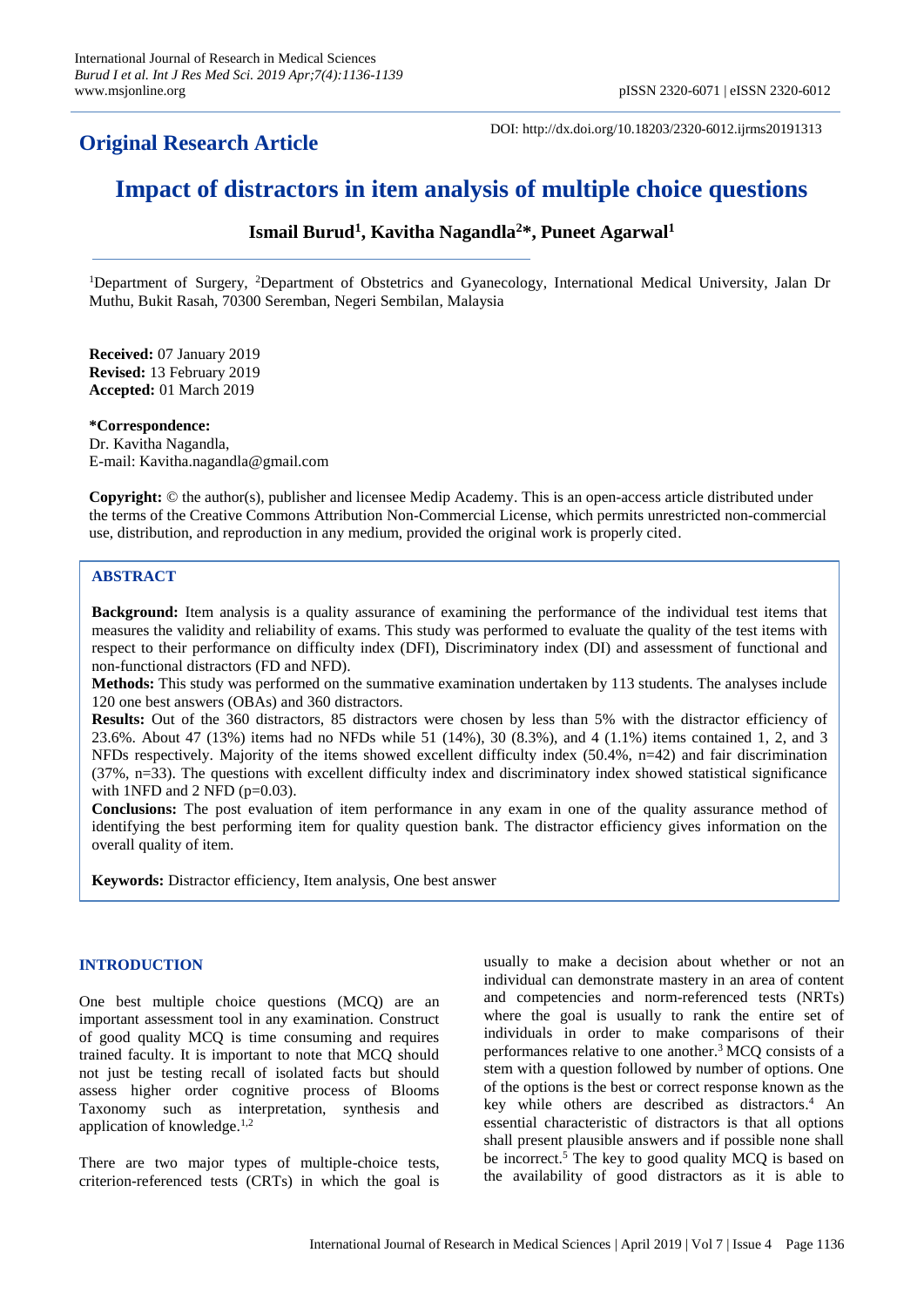discriminate between the informed and uninformed student.<sup>6</sup>

The concern regarding the construction of MCQ is the reliability of the score and for this reason item analysis is important. Item analysis is a valuable, yet relatively simple procedure performed after the examination that provides information regarding the reliability and validity of a test item.<sup>7</sup> Various terminologies are used in item analysis which needs proper understanding. Difficulty Index (DIFI) reflects the percentage of correct answers to total response and hence tells us how easy or difficult the questions were.<sup>3,8,9</sup> DIFI (p-value) also called ease index ranges from 0-100% and higher the percentage easier is the question.<sup>9</sup> It is calculated by Kelly's Method adding the correctly answered items by the upper 27% and lower 27% of the students' performance divided by the total number of students in both groups.<sup>10</sup> Item difficulty can range from 0.0-1.0(0%-100% and the recommended average level of difficulty should range between 0.31-  $0.60$  (31%-60%).<sup>11</sup>

Discriminatory index (DI) identifies students who are performing well from those performing poorly. It reflects the difference between the percentage of high achieving students who got the answer correct and the percentage of low achieving students who got the answer correct. It is obtained by deducting the correctly responded items in the upper group from the correctly responded students in lower group divided by the number of students in one group.<sup>12</sup> DI is the point-biserial correlation with values ranging from -1 to  $+1$ . It is  $+1$  when more students in the upper group (high achievers) answer the item correctly and -1 when the lower achievers answer the item correctly. An Item with a difficulty of 0 or 1 will always have a DI of 0 and DI is maximized when DIFI is close to 0.50. A DI of 0.15- 0.25 is considered desirable.<sup>13</sup>

Distractors are an important components of an item and has a great impact on the total test score. Student's performance depends on how the distractors are designed.<sup>14</sup> For this reason, Distractor efficiency (DE) which indicates whether the distractors in the item are well chosen or have failed to distract students from selecting the right answer is very important. (8) All distractors need to be relatively close to the key of an item. Functional distractors (FD) are those that are selected by >5% or more of the examinees and Nonfunctional distractors (NFD)are the options selected by  $\leq$ 5% of the examines.<sup>11,13,15</sup> DE is determined for each item on the basis of the number of NFDs and ranges from 0-100%.

### *Objective*

To evaluate the One Best Answers or items by assessing the difficulty index (DFI), discriminatory index (DI), Distractor Efficiency (DE). The post evaluation information on items will be utilized to develop question bank following revision /discarding of the items tested.

## **METHODS**

The study was performed in the clinical sciences phase at International Medical University. A total of 113 students who are in the semester 9, year 5 participated in summative examination. The test consists of 120 OBAs based on the assessment blueprint. Each item had four options, one of them being the correct answer and the other three being distractors.

A correct answer was awarded a mark of 1 and 0 for the incorrect answer. The maximum possible score of the test was 90 and minimum is 0. Students' responses from the OBAs were analyzed using Microsoft Excel. The OBAs were analyzed for their level of difficulty, difficulty index (DFI), power of discrimination as measured by the discrimination index (DI), and distractor analysis (DE) for all non-correct options

### *Item analysis procedure*

The test data was entered in the MS excel software and analyzed. The score of 113 students was entered in descending order. Total of 120 OBAs and 360 distractors were analyzed and various indices like DIF I, DI, DE, and nonfunctional distractor (NFD) were calculated with following formulas.

Difficulty index  $(DFI) = (UG + LG/N) \times 100$ 

UG is the upper group of the students with high ability who answered the question correctly and LG is the lower group of the students with low ability who answered the question correctly. N is the total number of the students who answered the question correctly. The higher the difficulty index, the easier the item is understood to be.

### Discriminatory Index (DI) =(UG-LG/N)

The item DI is the point biserial correlation between getting the item right and the total score on all other items. Then, the total number of students in the upper 27% who obtained the correct responses and the lower 27% who obtained the correct responses were counted. The higher the DI the better the test item discriminates between the students with higher test scores and those with lower test scores.

Distractor Efficiency (DE) = Is calculated as Non-Functional distractor (NFD) from the distractor that has been selected by less than 5% of the students. The summary of the reference of the item statistics is shown in Table 1 (11).

### *Statistical analysis*

Data is entered in MS Excel 2007 and the item statistics calculated. SPSS version 25 is used to calculate the mean, standard deviation and test of statistical significance by unpaired T test.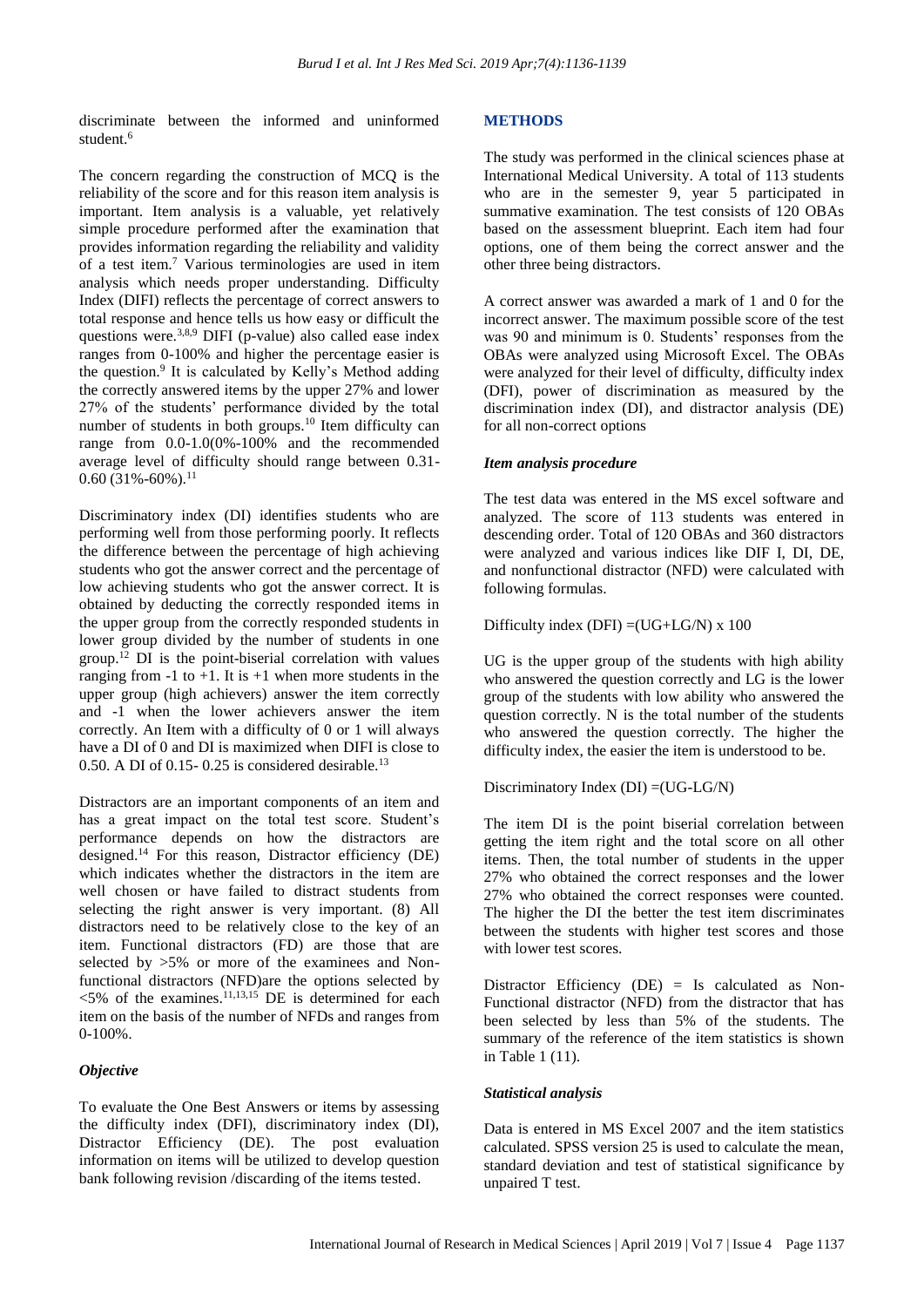**Table 1: Reference for item statistics.**

| <b>Difficulty</b><br>index<br>(DFI)<br>(Range) | <b>Interpretation index (DI)</b> | <b>Discriminatory</b><br>(Range) | <b>Interpret</b><br>ation |
|------------------------------------------------|----------------------------------|----------------------------------|---------------------------|
| $< 30\%$                                       | Difficult                        | < 0.19                           | Poor                      |
| 31-40%                                         | Good                             | $0.19 - 0.29$                    | Fair                      |
| $41 - 60%$                                     | Excellent                        | $0.3 - 0.39$                     | Good                      |
| 61-80%                                         | Easy                             | >0.40                            | Excellent                 |
| $\geq 81\%$                                    | Very easy                        |                                  |                           |

Distractor Efficiency (DE)= Distractor efficiency ranged from  $\overline{0}$ - 100% and was determined on the basis of the number of NFDs in an item. Three NFD:  $DE = 0\%$ ; 2 NF-D:  $DE = 33.3\%$ ; 1 NF-D :DE = $66.6\%$ ; No NFD: DE =  $100\%$ .

#### **RESULTS**

A total of 120 OBAs with 360 distractors were analysed. Out of the 360 distractors, 85 distractors were chosen were chosen by less than 5% with the distractor efficiency of 23.6%. About 47 (13%) items had no NFDs while 51 (14%), 30(8.3%), and 4 (1.1%) items contained 1, 2, and 3 NFDs respectively (Table 2). The DFI, DI and DE were analyzed for each OBA as shown in the Table 2-4. Regarding difficulty index, about 29.6% (n=35), were very easy questions,  $15\%$  (n=18),  $35\%$  (n=42) were excellent,  $16.6\%$  (n=20), were good and  $4.1\%$  (n=5) were very difficult questions.

#### **Table 2: Percentage of non functional distractors.**

| <b>No. of Non functional</b><br>distractors | Percentage     | <b>Distractor</b><br><b>Efficiency (DE)</b> |
|---------------------------------------------|----------------|---------------------------------------------|
| 0NFD                                        | $13\%$ (n=47)  | 100%                                        |
| 1NFD                                        | $14\%$ (n=51)  | 66.6%                                       |
| 2NFD                                        | $8.3\%$ (n=30) | 33.3%                                       |
| 3NFD                                        | 1.1 % $(n=4)$  | $0\%$                                       |

#### **Table 3: Item analysis: Difficulty index (DFI) and Discriminatory index (DI).**

| <b>Difficulty</b><br>index | Percentage        | <b>Discriminatory</b><br>index | Percentage        |
|----------------------------|-------------------|--------------------------------|-------------------|
| Very<br>Easy               | 29.6%<br>$(n=35)$ | Excellent                      | 20.8%<br>$(n=25)$ |
| Easy                       | 15%<br>$(n=18)$   | Good                           | 29.1%<br>$(n=35)$ |
| Excellent                  | 35%<br>$(n=42)$   | Fair                           | 44%<br>$(n=37)$   |
| Good                       | 16.6%<br>$(n=20)$ | Poor                           | 30.8%<br>$(n=13)$ |
| Very<br>difficult          | 4.1%<br>$(n=5)$   | Negative<br>discrimination     | 8.3%<br>$(n=10)$  |

With respect to discriminatory index,  $(20.8\% , n=25)$ items showed excellent difficulty index, 29.1% (n=35) good discrimination, 44% (n=37) showed fair discrimination, and  $30.8\%$  (n=13) and  $8.3\%$  (n=10) showed poor and negative discrimination respectively. The questions with excellent difficulty index and discriminatory index showed statistical significance with 1NFD and 2 NFD (p=0.03). Regarding the Distractor efficiency (DE), about 13 % (n=47) of questions have DE of 100%, 14% (n=51) have DE of 66.6%, 8.3% (n=30) and have DE of 33.3%. About 1.1% (n=4) have DE of 0%.

#### **Table 4: Items statistics relationship between DFI, DI and DE.**

| Item indicators      | <b>Mean score with SD</b> |
|----------------------|---------------------------|
| DFI                  | 62.5(7.10)                |
| Discriminatory index | 0.22(4.45)                |

Relationship between the ideal items of good discriminatory index and difficulty index (n=35) is statistically significant  $(p=0.03)$ 

#### **DISCUSSION**

Well-constructed one best MCQ is a good assessment tool which assess the level of cognition (1). In addition to the DIFI and DI, DE is very important as the quality of the distractors has a great impact on the DIFI and DI. Items with NFD (<5% examinees selected the distractor) are important to establish DE. The number of NFDs present in an item range from 0%-100%. DE is indirectly proportional to NFD and items with more functional distractors increase the DE.<sup>9,13</sup> Items with high NFDs reduce both the DE and DI but increases the DIFI; hence the item is easy for the students but a poor discriminator of academic performance.<sup>8</sup> DE is expressed as 0%, 33.3%, 66.6% and 100% depending on number of NFD as 3, 2, 1 and 0 respectively.<sup>12</sup> The selection or rejection of items for question bank is best guided by DE. Items with 0% DE should be discarded whereas those with varying percentages should be revised by replacing the distractors with better choices to be reused in future examinations. It is often necessary to revise items in which the distractor is selected more often than the correct answer.<sup>13</sup>

In present study we found that out that our distractor efficiency is 23.6%. This is lower than the study by Mehta G et al, with 35.3% of NFD and Virendra et al with NFD of  $24\%$ .<sup>14,15</sup> Our NFD is higher than Gajjar S et al, with NFD of  $11.4\%$ .<sup>16</sup> The present study highlighted a significant relation as observed between distractor efficiency and both item difficulty and discrimination. These results are consistent with previous findings by studies by the authors Tarrant et al, Hingorjo et al.<sup>17,18</sup> There are studies that suggest that numbers of effective distractors are related to discrimination but unrelated to difficulty.

The limitation of the study is the small sample size of 113 students. An increased sample size could improve the evaluation of item and distractor performance. Additionally, we have not analysed the effect of Blooms